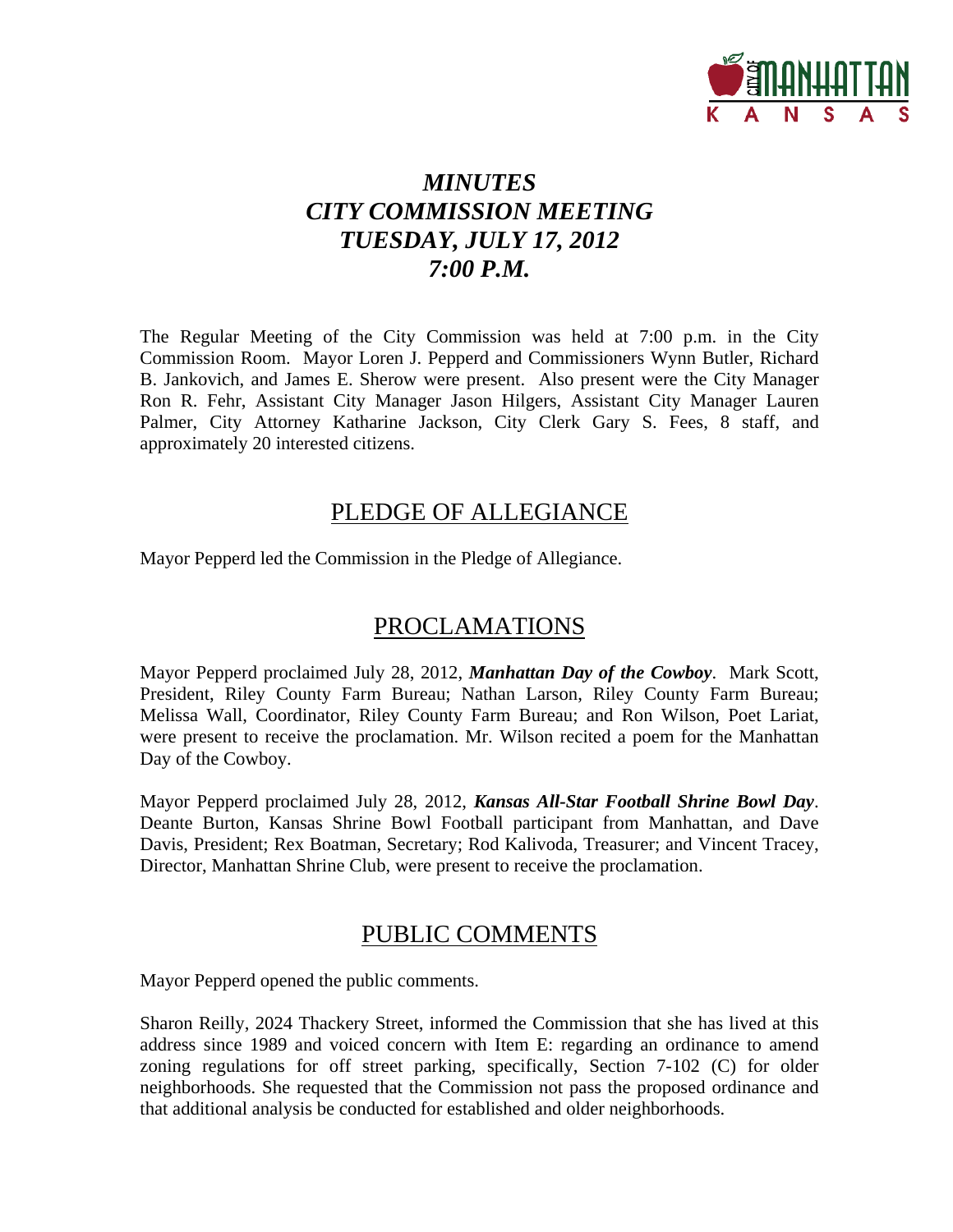# PUBLIC COMMENTS *(CONTINUED)*

Greg Girard, 2100 Londondery Drive, voiced concern with the recent fireworks and informed the Commission that he lives near the house that was recently destroyed by a fire. He stated that fireworks have turned into a free-for-all in the community, that the noise and trash from fireworks are nuisances and, that the danger of fire is unacceptable. He requested that the Commission take another look at fireworks to ensure safety for everyone in the community.

Mayor Pepperd stated that fireworks were discussed during the Discussion/Briefing Session held earlier in the evening and that the Commission plans to have a future Work Session to discuss fireworks.

Hearing no other comments, Mayor Pepperd closed the public comments.

# COMMISSIONER COMMENTS

Commissioner Sherow reiterated that the Commission will be discussing fireworks at a future Work Session. He voiced concern in watching embers from fireworks in the sky with the extremely dry conditions.

Commissioner Jankovich congratulated Deante Burton on his participation in the Kansas All-Star Football Shrine Bowl game and thanked the Shriners for the many worthwhile projects and support they provide to the Shriner hospitals.

Commissioner Butler provided clarification on the utility donation program established to help support social services. He thanked those that have already donated to this worthwhile cause.

Mayor Pepperd thanked Bob Workman, Director, Flint Hills Discovery Center, and City staff for their assistance in hosting the Secretary of the Interior Ken Salazar and Kansas Governor Sam Brownback for the designation of the Kansas River Water Trail on Saturday, July 14, 2012, held at the Flint Hills Discovery Center and Blue Earth Plaza.

Commissioner Sherow informed the community that the tunnel under the K-177 ramp near the Union Pacific Depot is almost completed and will provide connectivity between the Depot and the Downtown Redevelopment area.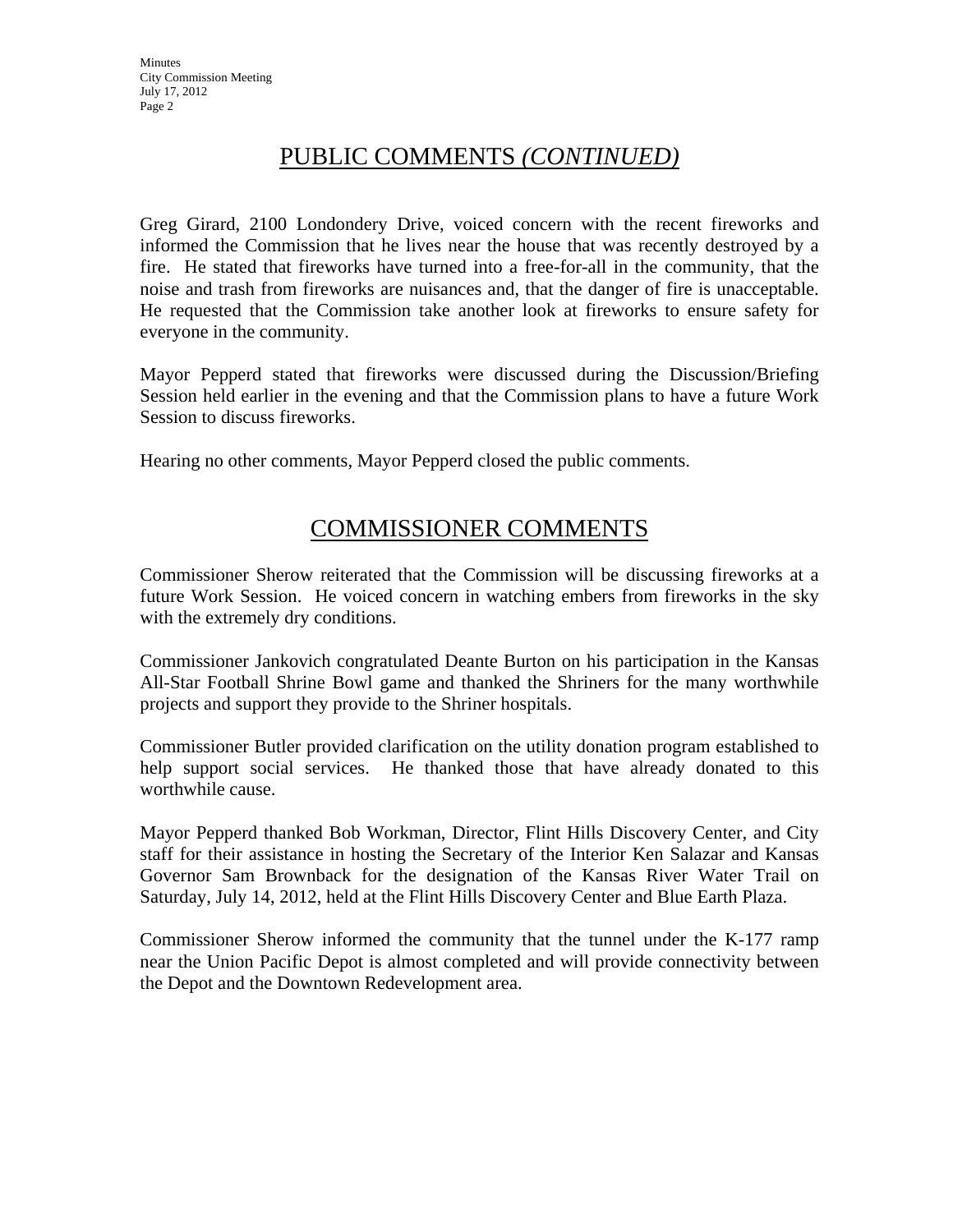**Minutes** City Commission Meeting July 17, 2012 Page 3

## CONSENT AGENDA

(\* denotes those items discussed)

#### **MINUTES**

The Commission approved the minutes of the Regular City Commission Meeting held Tuesday, June 19, 2012, and the Special City Commission Meeting held on Tuesday, July 10, 2012.

#### **CLAIMS REGISTER NO. 2706**

The Commission approved Claims Register No. 2706 authorizing and approving the payment of claims from June 27, 2012, to July 10, 2012, in the amount of \$4,041,855.61.

#### **LICENSES**

The Commission approved an annual Cereal Malt Beverage Off-Premises License for Hy-Vee Gas, 206 Leavenworth Street, and an annual Cereal Malt Beverage On-Premises License for Salsarita's Cantina, 121 K-State Student Union.

#### **\* FINAL PLAT – PRAIRIE LAKES ADDITION, UNIT 6**

Eric Cattell, Assistant Director for Planning, responded to questions from the Commission and provided an overview of the item.

Rob Ott, City Engineer, provided additional information on the flood plain map.

The Commission accepted the easements and rights-of-way, as shown on the Final Plat of Prairie Lakes Addition, Unit 6, located 160 feet east of the intersection of Northfield Road and Donna's Way, based on conformance with the Manhattan Urban Area Subdivision Regulations.

### **ORDINANCE NO. 6956 – AMEND ZONING REGULATIONS – OFF-STREET PARKING AND LOADING**

Eric Cattell, Assistant Director for Planning, responded to questions from the Commission and provided background information on the item. He then provided additional detail of the current and proposed regulations.

Sharon Reilly, 2024 Thackery Street, stated that she did not know what the setbacks are for the properties and voiced concern in the length of driveway configurations. She informed the Commission that she respects the issues related to new construction; however, she stated that she did not know if this needed to be overlaid on top of existing neighborhoods. She then responded to questions from the Commission and reiterated her concerns on how the proposed ordinance would be interpreted.

Eric Cattell, Assistant Director for Planning, provided additional clarification of the current regulations and responded to questions from the Commission.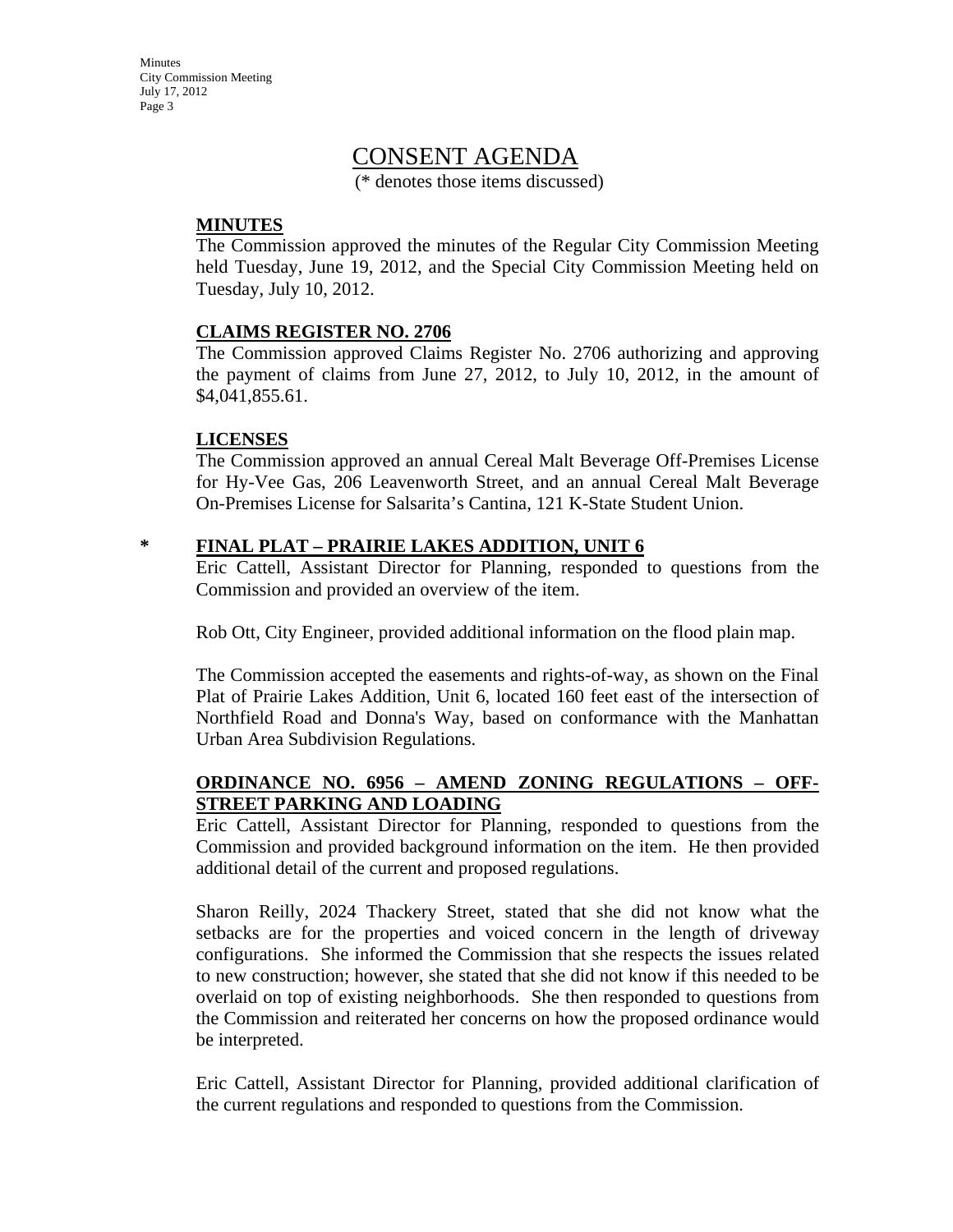# CONSENT AGENDA (*CONTINUED*)

#### **ORDINANCE NO. 6956 – AMEND ZONING REGULATIONS – OFF-STREET PARKING AND LOADING** *(CONTINUED)*

Bruce McMillan, 525 Wickham Road, informed the Commission that he lives not far from the woman that spoke earlier on Thackery Street and stated that his driveway is a one-car-wide driveway and is 75 feet long to the face of his house. He said there are other houses in the neighborhood that set back further than 40 feet from the property line. He then responded to questions from the Commission regarding driveway lengths and widths in his neighborhood.

After discussion and comments from the Commission, Mayor Pepperd asked that the item be tabled and have City staff bring back a better report on recommendations and examples in order to handle driveways in different neighborhoods in the community.

Sid Catterson, 2034 Thackery Street, informed the Commission that this may be more about his property than others and provided a drawing of his property line and dimensions. He asked the Commission to approve the proposed ordinance. He stated that without having sidewalks, this would help alleviate cars parking on the street and improve the safety of children.

Eric Cattell, Assistant Director for Planning, provided additional clarification of the item and responded to questions from the Commission.

The Commission tabled Ordinance No. 6956 amending the Manhattan Zoning Regulations, Article VII, Off-Street Parking and Loading, Section 7-102(C); and, Article XIV, Administration, Section 14-604, as proposed, based on the findings in the Staff Memorandum and the recommendation of the Planning Board *(See Attachment No. 1)*.

#### **ORDINANCE NO. 6957 – LEVY – SPECIAL ASSESSMENTS (GOB 2012-B)**

The Commission approved Ordinance No. 6957 levying special assessments against the benefiting properties in the following two (2) public improvement districts: *KSU Foundation Addition – Sanitary Sewer (SS0812) and Miller Ranch Addition, Unit Three, Phase Two – Street (ST1102).* 

#### **FIRST READING – 900 BLOCK ALLEY (POYNTZ AVENUE TO HUMBOLDT STREET) – ONE-WAY EASTBOUND**

The Commission approved first reading of an ordinance authorizing the setting of the direction of traffic flow for the 900 block alley of Poyntz Avenue/Humboldt Street to create a one-way alley eastbound.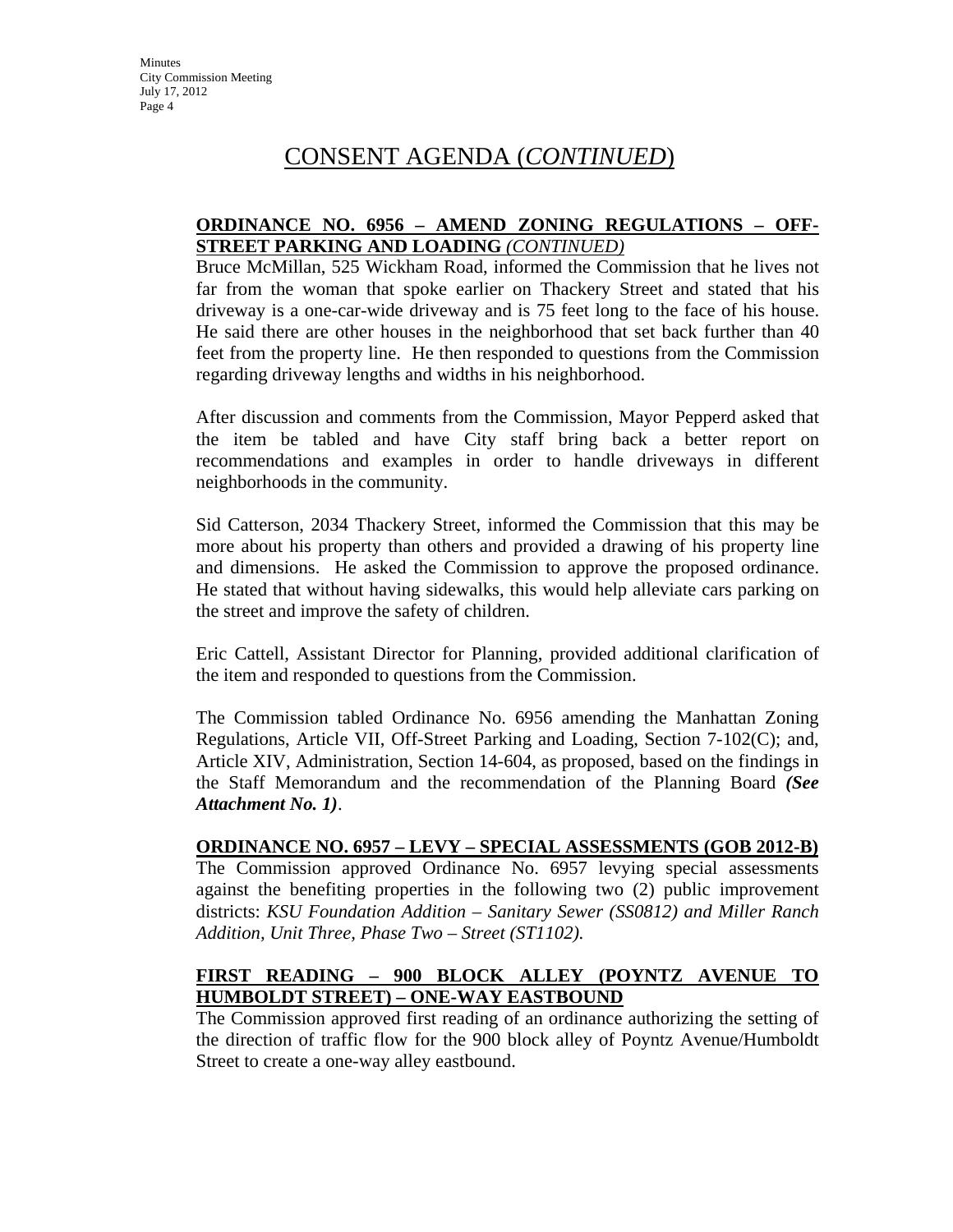# CONSENT AGENDA (*CONTINUED*)

### **CONTRACT AMENDMENT NO. 1 – PROFESSIONAL SERVICES – RILEY COUNTY SENIOR SERVICE CENTER (CD1104)**

The Commission authorized City Administration to finalize and the Mayor and City Clerk to execute an amendment to the contract for professional services with Bruce McMillan, AIA, Architects, P.A., of Manhattan, Kansas, for the completion of the Riley County Seniors' Service Center Design Project (CD1104).

### **AWARD CONTRACT – ANDERSON ITS 11TH STREET FIBER OPTIC (SP1109)**

The Commission accepted the Engineer's Opinion of Probable Cost in the amount of \$129,996.00; awarded a construction contract; and authorized the execution of the contract in the amount of \$102,000.00 with Larson Construction, Inc., of Manhattan, Kansas, for the Anderson ITS  $-11<sup>th</sup>$  Street Fiber Optic project (SP1109).

### **AWARD CONTRACT – HOUSING REHABILITATION**

The Commission accepted the bids for 708 Pottawatomie Avenue and 715 Bertrand Street; awarded the bids to the lowest responsible bidders; authorized the Mayor and City Clerk to enter into agreements with the contractors and property owners for expenditure of Housing Rehabilitation funds; and authorized City Administration to approve any necessary change orders.

### **APPLICATION – 2012 EMERGENCY SOLUTIONS GRANT FUNDS**

The Commission authorized the Mayor and City Clerk to sign an application for 2012 Emergency Solutions Grant funds.

### **BOARD APPOINTMENTS**

The Commission approved appointments by Mayor Pepperd to various boards and committees of the City.

### *Bicycle Advisory Board*

Appointment of Brian Johnson, 1001 South Seth Child Road, to fill the unexpired Riley County Police Department term of Joseph Wright. Mr. Johnson's term begins immediately, and will expire October 31, 2012.

### *Joint Corrections Advisory Board*

Re-appointment of Brandi Griggs, 1346 Sunflower Road, Clay Center, to a two-year Adult term. Ms. Griggs' term begins immediately, and will expire June 30, 2014.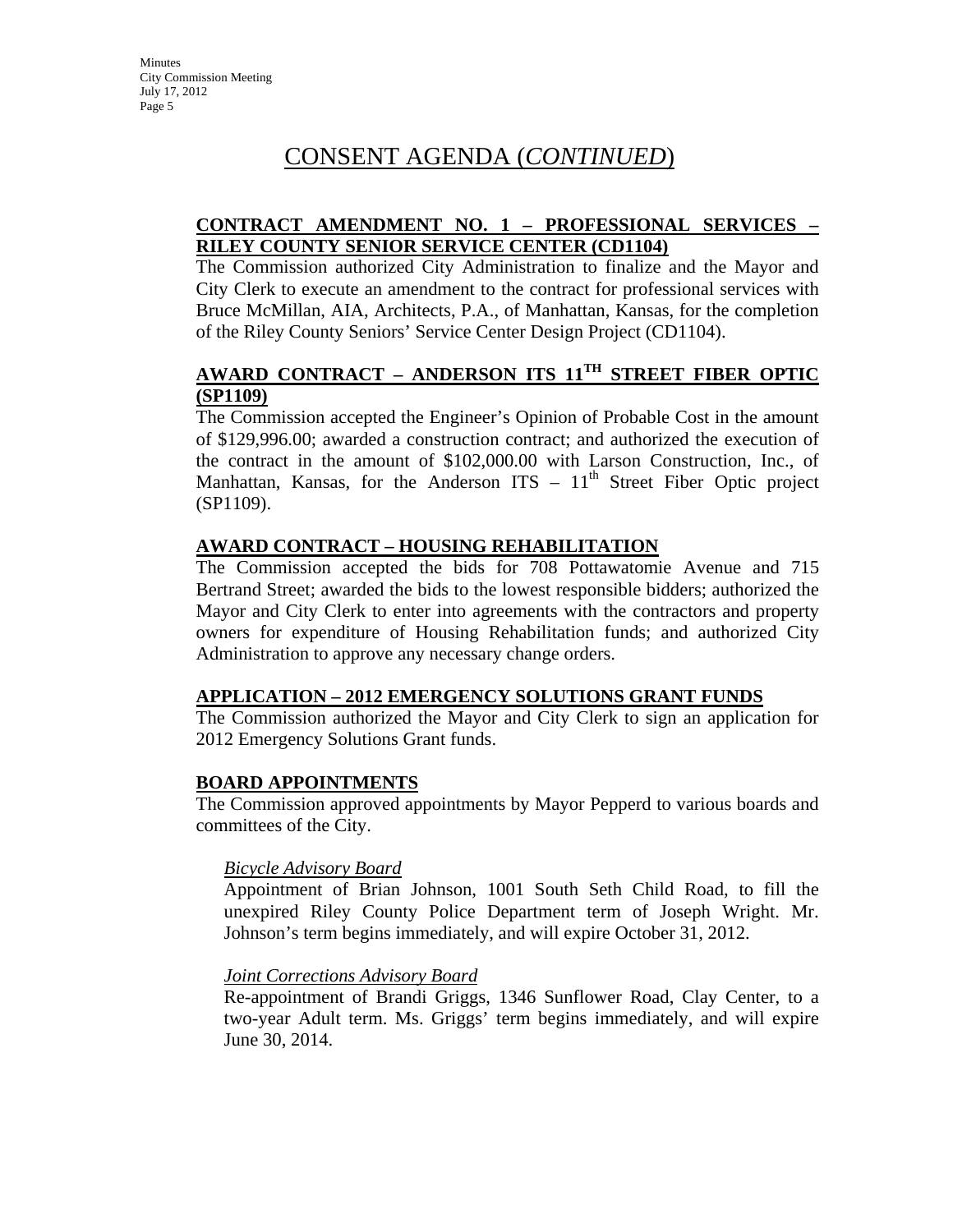## CONSENT AGENDA (*CONTINUED*)

#### **BOARD APPOINTMENTS** *(CONTINUED)*

#### *Joint Corrections Advisory Board* **(CONTINUED)**

Re-appointment of Brandi Griggs, 1346 Sunflower Road, Clay Center, to a three-year Juvenile term. Ms. Griggs' term will begin July 1, 2013, and will expire June 30, 2016.

After additional discussion and comments from the Commission, Commissioner Sherow moved to approve the consent agenda, as read, and to table Item E: ORDINANCE NO. 6956 – AMEND ZONING REGULATIONS – OFF-STREET PARKING AND LOADING, for further discussion. Commissioner Jankovich seconded the motion. On a roll call vote, motion carried 4-0.

# GENERAL AGENDA

### **FIRST READING – AMEND - REGULATING SALE, SERVICE, AND CONSUMPTION OF ALCOHOLIC LIQUOR AND CEREAL MALT BEVERAGES**

Sarah Hoskinson, Assistant City Attorney, presented the item and provided an overview on the alcoholic liquor retailer license, Cereal Malt Beverage (CMB) license, temporary CMB permit, special events and temporary permits, and standardization of prohibited zones. She then responded to questions from the Commission.

Lauren Palmer, Assistant City Manager, provided additional information and clarification of the item. She then responded to questions from the Commission regarding the requirements for the use of City facilities and special event permits.

After discussion, Commissioner Sherow moved to approve first reading of an ordinance amending Articles I, II, III, and IV of Chapter 4, and Sections 19-27, 19-29, 19-30, 23-90, and 39-159 of the Code of Ordinances of the City of Manhattan, regulating the sale, service, and consumption of alcoholic liquor and cereal malt beverages. Commissioner Butler seconded the motion. On a roll call vote, motion carried 4-0.

# EXECUTIVE SESSION

At 8:16 p.m., Mayor Pepperd moved to recess into Executive Session until 8:45 p.m. for the purpose of discussions with the Attorneys for the City regarding matters that need to be confidential and that are deemed privileged in the attorney-client relationship. Commissioner Sherow seconded the motion. On a roll call vote, motion carried 4-0.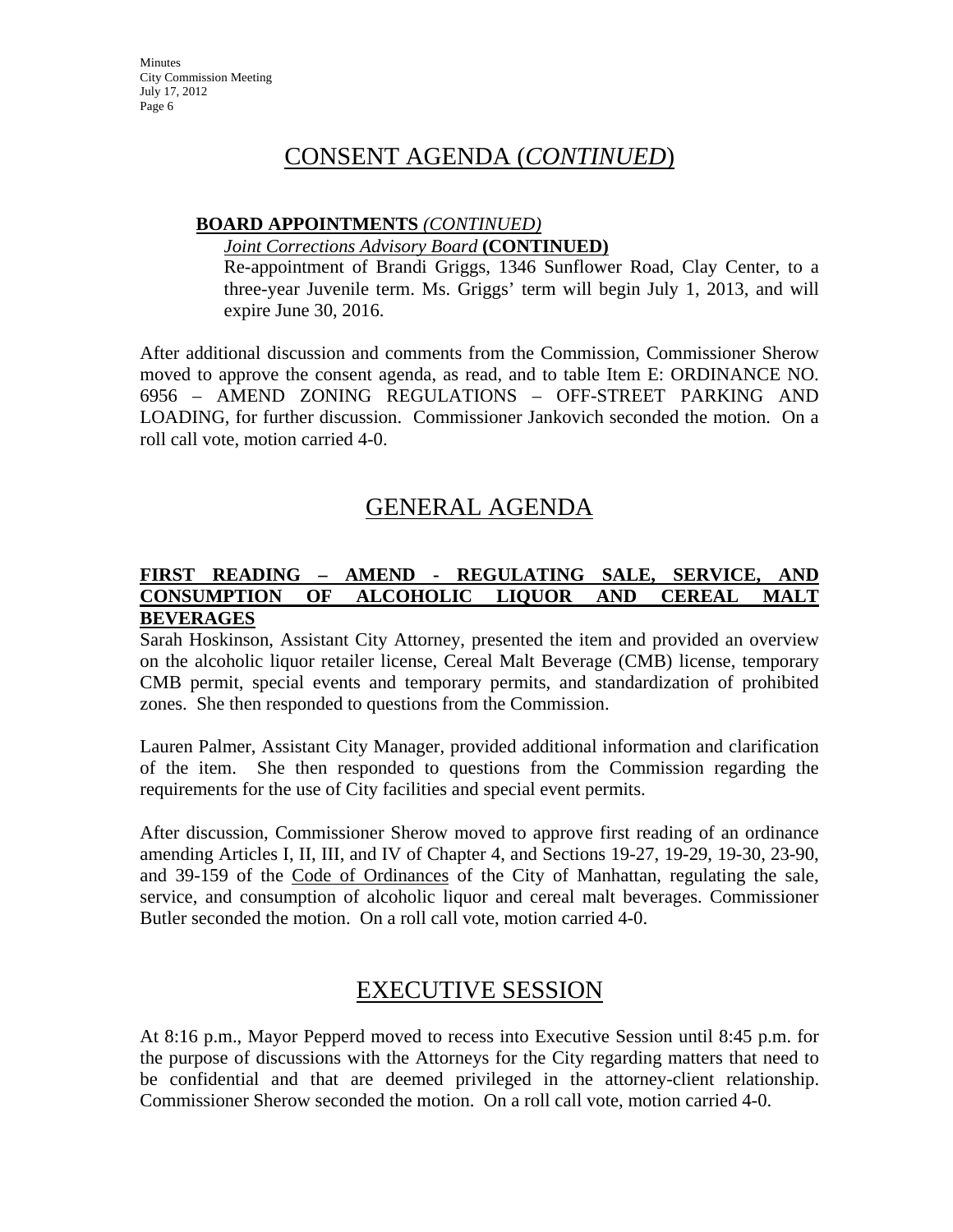Minutes City Commission Meeting July 17, 2012 Page 7

### **EXECUTIVE SESSION (CONTINUED)**

At 8:45 p.m., the Commission reconvened with Mayor Pepperd and Commissioners Butler, Jankovich, and Sherow in attendance. Commissioner Sherow moved to come out of Executive Session. Commissioner Jankovich seconded the motion. On vote, motion carried 4-0.

#### **ADJOURNMENT**

At 8:46 p.m., the Commission adjourned.

Fees, MMC, City Clerk Gary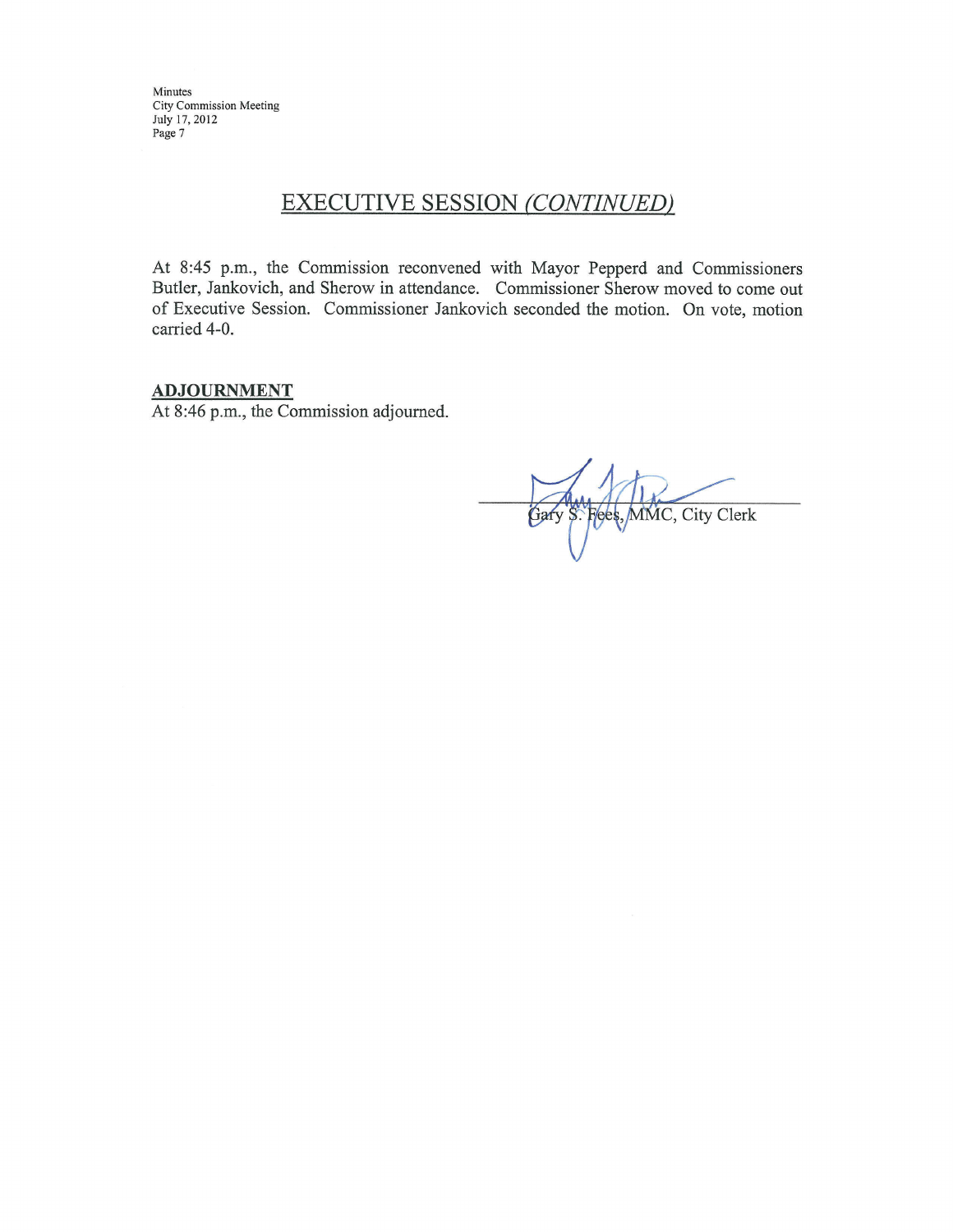

**INTER-OFFICE MEMORANDUM**

| DATE:                | May 25, 2012                                                                                                                                   |
|----------------------|------------------------------------------------------------------------------------------------------------------------------------------------|
| TO:                  | Manhattan Urban Area Planning Board                                                                                                            |
| <b>MEETING DATE:</b> | <b>June 4, 2012</b>                                                                                                                            |
| <b>FROM:</b>         | Chad Bunger, AICP, CFM, Planner II                                                                                                             |
| RE:                  | Amend Manhattan Zoning Regulations to Modify<br>Provisions for Driveways Located in Front of Single-<br><b>Family and Two-Family Dwellings</b> |

#### **BACKGROUND**

Article VII of the Manhattan's Zoning Regulations addresses driveways, parking lots, offstreet parking and loading requirements for all properties within the City. Section 7-102(C) currently restricts the amount of paving in the front yard area for residential properties in residential districts by requiring that at least seventy-five percent (75%) of the area between the front property line and a line parallel to the front lot line drawn through a point which is on the side of the house furthest from the front lot line, yet still facing the front lot line, is maintained as landscaped open space.Residential structures containing no more than two (2) dwellings can have a driveway that exceeds this minimum landscape area as long as the driveway is no wider than twenty-four (24) feet, nor larger than 960 square feet in area.

The intent of Section  $7-102(C)$  is to limit the amount of driveway paving located between the street and a residential structure, no matter if it's a single-family, two-family, or multiple-family structure, in order to maintain a minimum area of landscaped open space and to prevent the front yard area from becoming an off-street parking lot.

While the regulation applies city-wide, except for properties in the TNO, Traditional Neighborhood Overlay, M-FRO, Multi-Family Redevelopment Overlay Districts, and PUD, Planned Unit Development Districts, the original purpose of the regulation was to address areas in the older Ward Districts that were being converted from owner occupied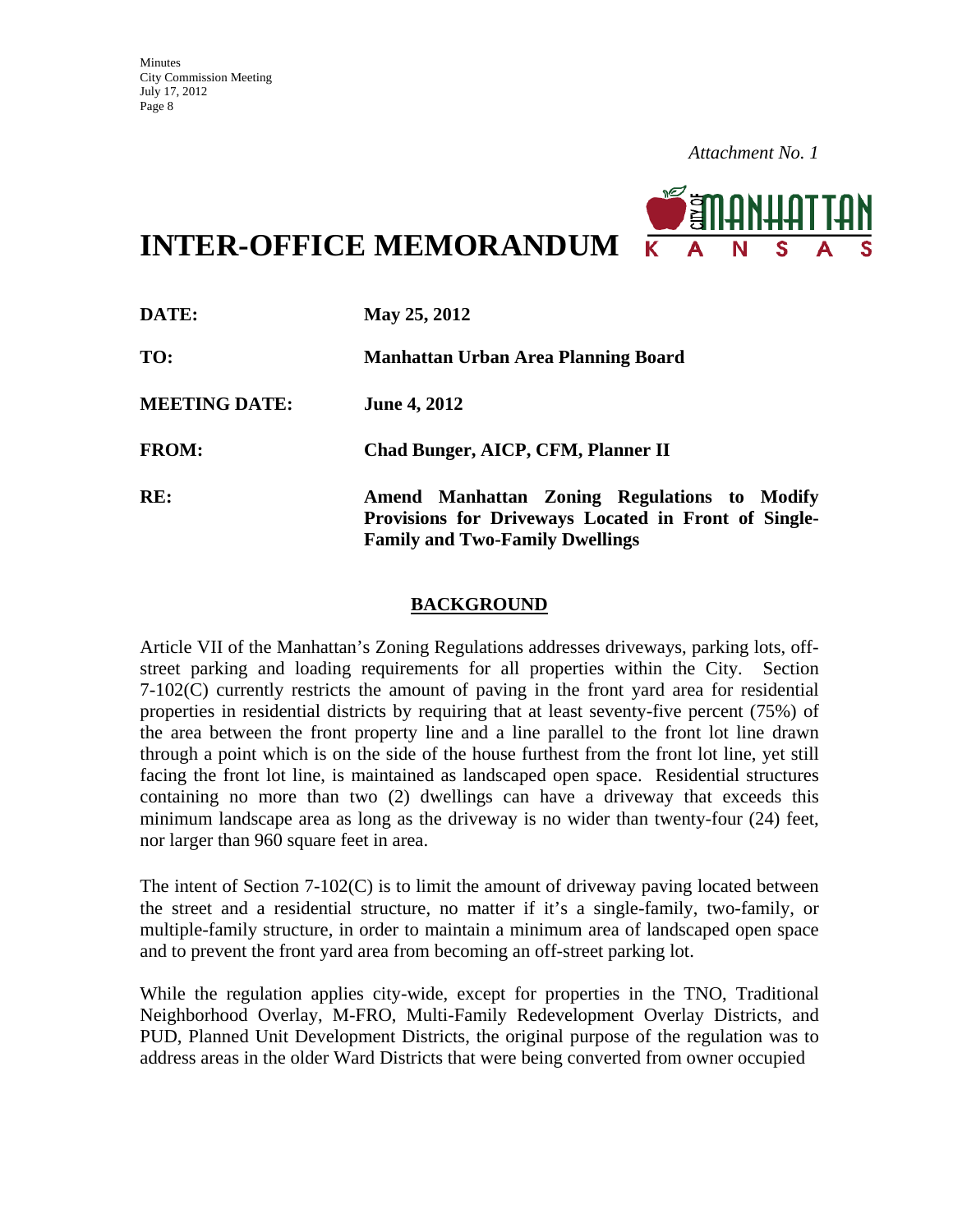single-family dwellings, to single-family rental units, two-family and multiple-family apartments and replacing landscaped front yards with off-street parking lots. The current language of the regulations reflects the typical residential home on a residential lot in the older Ward Districts; which have consistent front yard setbacks along a street, have few if any changes in the front façade depths of the house and with parking typically being located to the side or in the rear yard off of a public alley.

Since the mid 1980's, when this specific section was adopted; building designs, subdivision designs and home owner's expectations of single-family and two-family homes have substantially changed compared to the older homes in the Ward Districts and other older subdivisions, which was the emphasis of the existing regulations. Newer homes tend to have varying front façade depths, two or three-car wide attached garages facing the street, or being side-loaded, and driveways that are sometimes wider than the attached garage to accommodate an additional vehicle, RV trailers, boats, etc. Modern subdivisions are not designed with public alleys to the rear of lots to provide garage access. The current regulations can make it difficult to provide a driveway to a singlefamily home with a three-car wide garage in a new residential subdivision, and on cul-desacs, unless the lot is very large and the 75% landscape open space requirement can be met.

To vary from the current provisions of Section 7-102 (C), a Variance request is required to be approved by the Board of Zoning Appeals. In recent years, the Board of Zoning Appeals has considered and approved a number of requests to increase the maximum width of a paved driveway and to decrease the required minimum amount of landscaped open space in front of the house for unique or extreme driveway proposals.

Several citizens, developers, and members of the Board of Zoning Appeals have suggested that the regulation needs to be revised to provide more flexibility to address the changing trends in homes and driveways that are built today.

City Administration has been working on proposed revisions to Article VII, Off-Street Parking and Loading and Article XIV, Administration, that reflect current trends of driveway designs for single-family and two-family developments. The Manhattan Urban Area Planning Board held four (4) work sessions on the topic to discuss the issue, and review various options. City Administration also held an informational meeting with the Flint Hills Area Builders Association on February 28, 2012, to discuss the issue and get input and suggestions on draft revisions. At the March 5, 2012 Planning Board work session, City Administration presented proposed amendments of Section 7-102(C) and Section 14-604 for its review. The Planning Board reviewed these proposals, made comments and suggestions and requested a formal public hearing be held to begin the Zoning Regulation amendment process.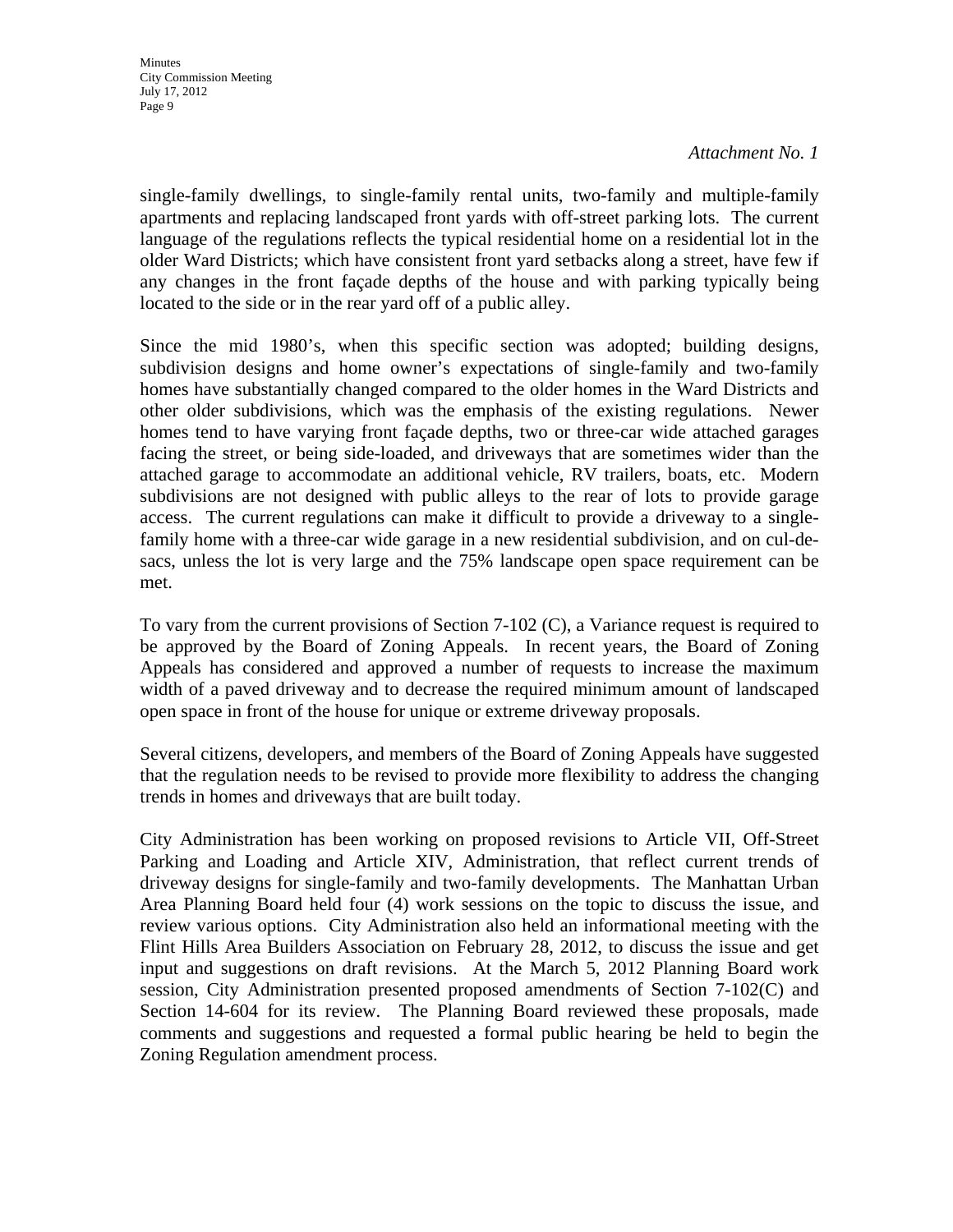The proposed amendments include the following:

- 1. Modify Article VII, Off-Street Parking Loading, Section 7-102(C) to change how driveways in front of single-family and two-family dwellings are regulated, and;
- 2. Add to the list of authorized Exceptions in Article VIX, Section 14-604 to include any of the front yard restrictions in Article VII Off-Street Parking and Loading, Section 7-102 (C)  $(2) - (4)$  pertaining to driveways, parking and landscaping in front of single-family and two-family dwellings.

### **Article VII – Front Yard Driveways**

**Minutes** 

July 17, 2012 Page 10

City Commission Meeting

The proposed amendments to Section 7-102(C) represent significant changes to the regulations for driveways of residential dwellings containing no more than two-dwelling units.

Front-loaded Garages. Permitted driveway widths are determined by the number of vehicles bays in an attached garage or carport. All residential dwellings containing no more than two-dwelling units are allowed at least a twenty-four (24) foot wide driveway, (i.e. houses with no garage/carport, one-car wide, or two-car wide garage/carports). Any rear-loaded attached garage/carports, or any detached garages/carports, regardless of their width may have a 24 foot wide driveway in front of the house. If an attached front-loaded garage or carport has three (3) garage bays, the maximum driveway width is thirty-six (36) feet. The proposed amendments limit the width, but not the maximum area of a driveway for a single-family or two-family dwelling.

Side-loaded Garages and Circle Drives. The proposed amendments establish driveway widths for side-loaded garages, and establish provisions for construction of circle driveways for single-family houses.

A driveway can exceed the proposed maximum width standards if at least seventy-five percent (75%) of the area between the front property line and a line parallel to the front lot line drawn through a point which is on the side of the house furthest from the front lot line, yet still facing the front lot line, excluding the principal structure, is maintained as open landscape area.

### **Article XIV - Exceptions**

The proposed amendment to Article XIV, allows a property owner to apply for an Exception with the Board of Zoning Appeals (BZA), instead of the current requirement to apply for a Variance, to allow a driveway wider than the proposed width standards and to decrease the minimum required front yard landscape area, as described above. The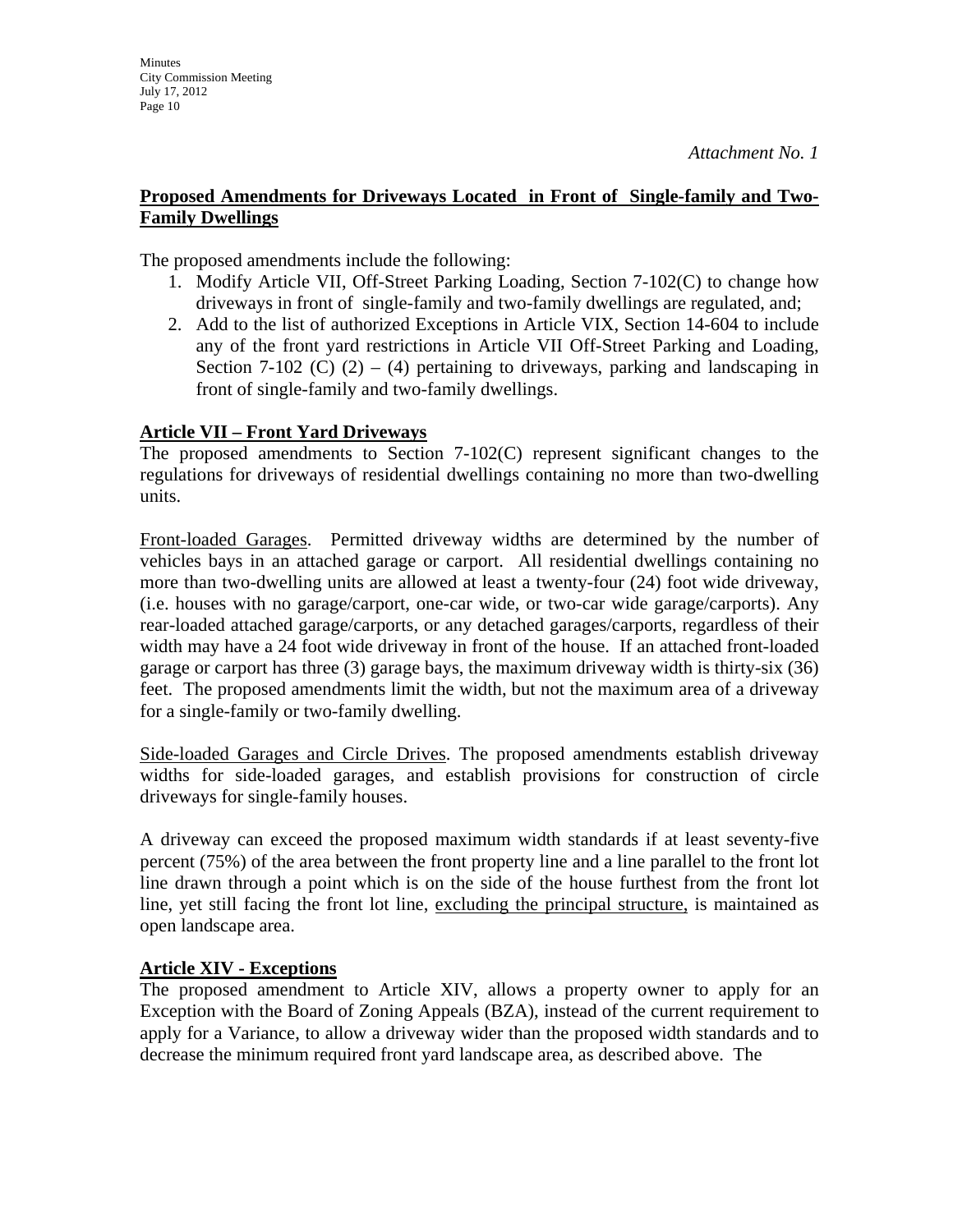**Minutes** City Commission Meeting July 17, 2012 Page 11

*Attachment No. 1*

standards used by the BZA to consider Exceptions are less stringent and easier to meet compared to the standards for Variances. Exception standards primarily focus on impacts on adjacent properties and the general public, and if strict application of the regulation is unreasonable. The proposed amendment to Article XIV, Section 14-604 adds any of the front yard restrictions in Section 7-102(C) pertaining to driveways, parking and landscaping in front of single-family and two-family dwellings to the list of authorized Exceptions.

### **AMENDMENTS TO THE TEXT OF THE ZONING REGULATIONS**

When a proposed amendment results in a change to the text of the Zoning Regulations, the report from the Planning Staff shall contain a statement as to the nature and effect of the proposed amendment, and determinations as to the following four standards:

### **Whether Such Change Is Consistent With The Intent And Purpose Of The Zoning Regulations**

The intent of the Manhattan Zoning Regulations is to protect the public health, safety and general welfare and to protect property values. The current regulations were adopted to prevent single-family homes in the Ward Districts and homes that were being converted to two-family and multiple-family dwellings from having the front yards converted to offstreet parking lots. The regulations apply City wide, with the exception of the TNO, Traditional Neighborhood Overlay District, M-FRO, Multi-Family Redevelopment Overlay District, and PUD, Planned Unit Development Districts. The current regulations were not envisioned for today's housing trends, with multiple car attached garages, varying front façade depths, extra driveway areas for additional cars and trailers, and modern subdivisions.

For various reasons, several homes have been constructed with driveways that do not conform to the current requirements of Section  $7-102(C)$ . It is apparent that these driveways have not adversely impacted the public health, safety or general welfare or impacted property values, and reflect the changing expectations of home owners. In addition, the Board of Zoning Appeals has approved the majority of the variance requests from the current regulations, to increase driveway pavement area and/or widths and reduce front yard landscaped open space.

The proposed amendments are consistent with the intent and purpose of the Manhattan Zoning Regulations and are envisioned to bring a majority of these existing driveways into conformance with the Zoning Regulations and respond to single-family and two-family housing trends for future residential developments.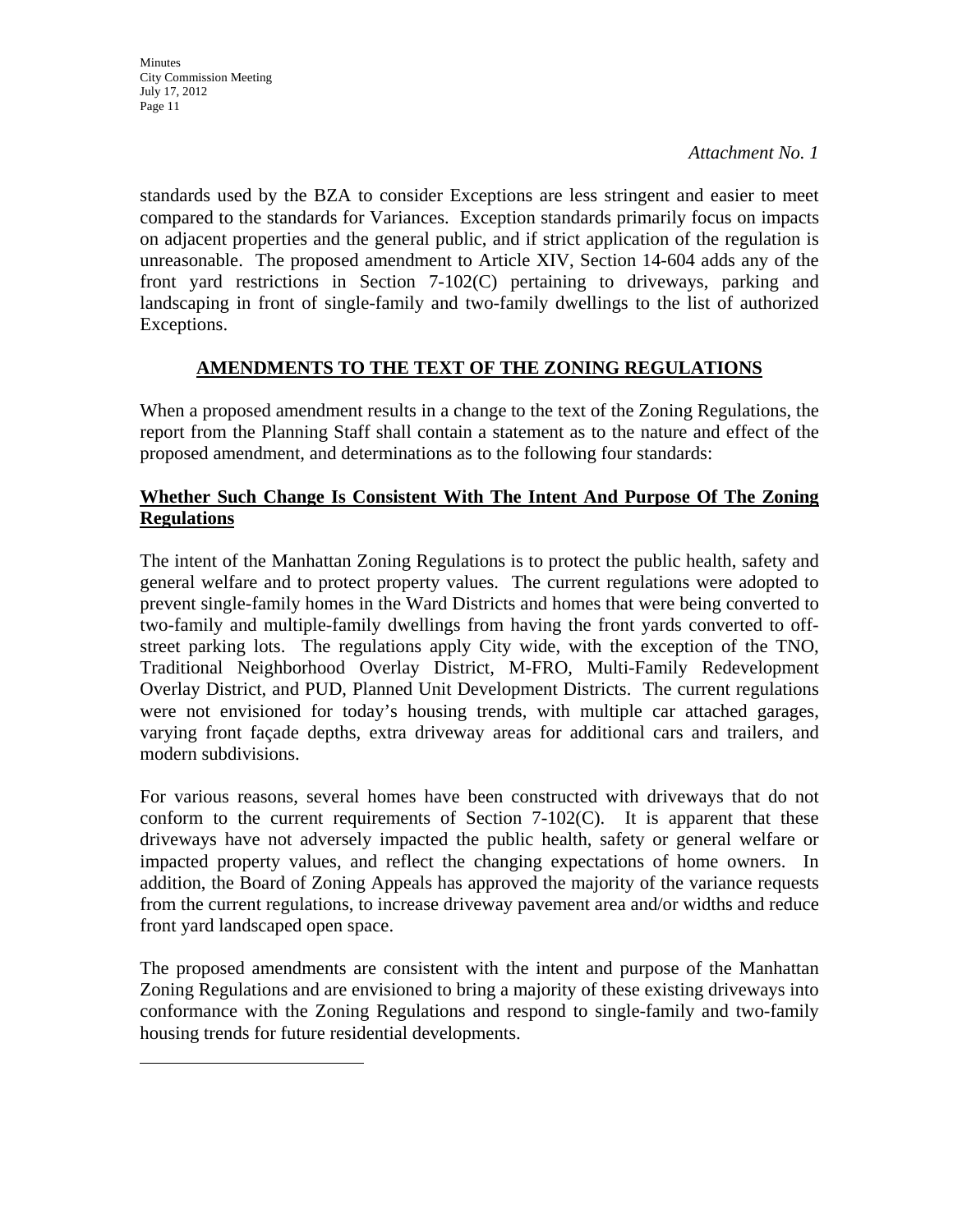### **Areas Which Are Most Likely To Be Directly Affected By Such Change And In What Way They Will Be Affected**

The proposed amendments to Article VII and XIV would apply equally throughout the City to all single-family, single-family attached and two-family dwellings, except those zoned PUD - Planned Unit Development, TNO - Traditional Neighborhood Overlay District, and M-FRO - Multiple-Family Redevelopment Overlay District. The PUD, TNO, and M-FRO Districts have separate provisions that address the width and location of driveways associated with residential uses and the required amount of landscaped open space in front of residential structures.

City Administration carefully considered the impacts that these proposed amendments may have on residential areas around the City that are in transition from primarily owneroccupied housing, to rental housing. The proposed amendments are designed to address changing expectations with home designs and construction standards found in many newer residential developments, while maintaining the front yard landscaped open space in older and transitional residential neighborhoods that typically have smaller lots.

The proposed amendments are similar to the current regulations in that the definition of the front yard area remains unchanged. Also, Single-family and Two-family dwellings with no garage, or having a front-loaded one-car attached garage or two-car attached garage, are permitted to have at least a twenty-four (24) foot wide driveway, which is identical to the existing regulations. The amendments add more flexibility in layout and design of driveways by controlling widths, but not the total area of front yard driveways. The amendments also provide standards to address the newer side-loaded garages, as well as establish minimum standards for circle drives *(see proposed Section 7-102(C)(3) and (4)).* 

### **Whether The Proposed Amendment Is Made Necessary Because Of Changed Or Changing Conditions In The Areas And Zoning Districts Affected, Or In The City Planning Area, Generally, And If So, The Nature Of Such Changed Or Changing Conditions**

The current requirements for driveways for residential uses in residential districts were adopted in the mid 1980's. The regulations were created to address the loss of landscaped front yards associated with single-family and two-family homes in the older neighborhoods that were being converted to rental units and/or multiple-family structures and for new apartment buildings in which parking lots were being constructed in the front yard area. These residential areas were primarily built in the 1920's – 1960's and generally have similar site design characteristics, such as small lots, the presence of alleys and off-street parking in the rear yard, or narrow driveways off the street leading to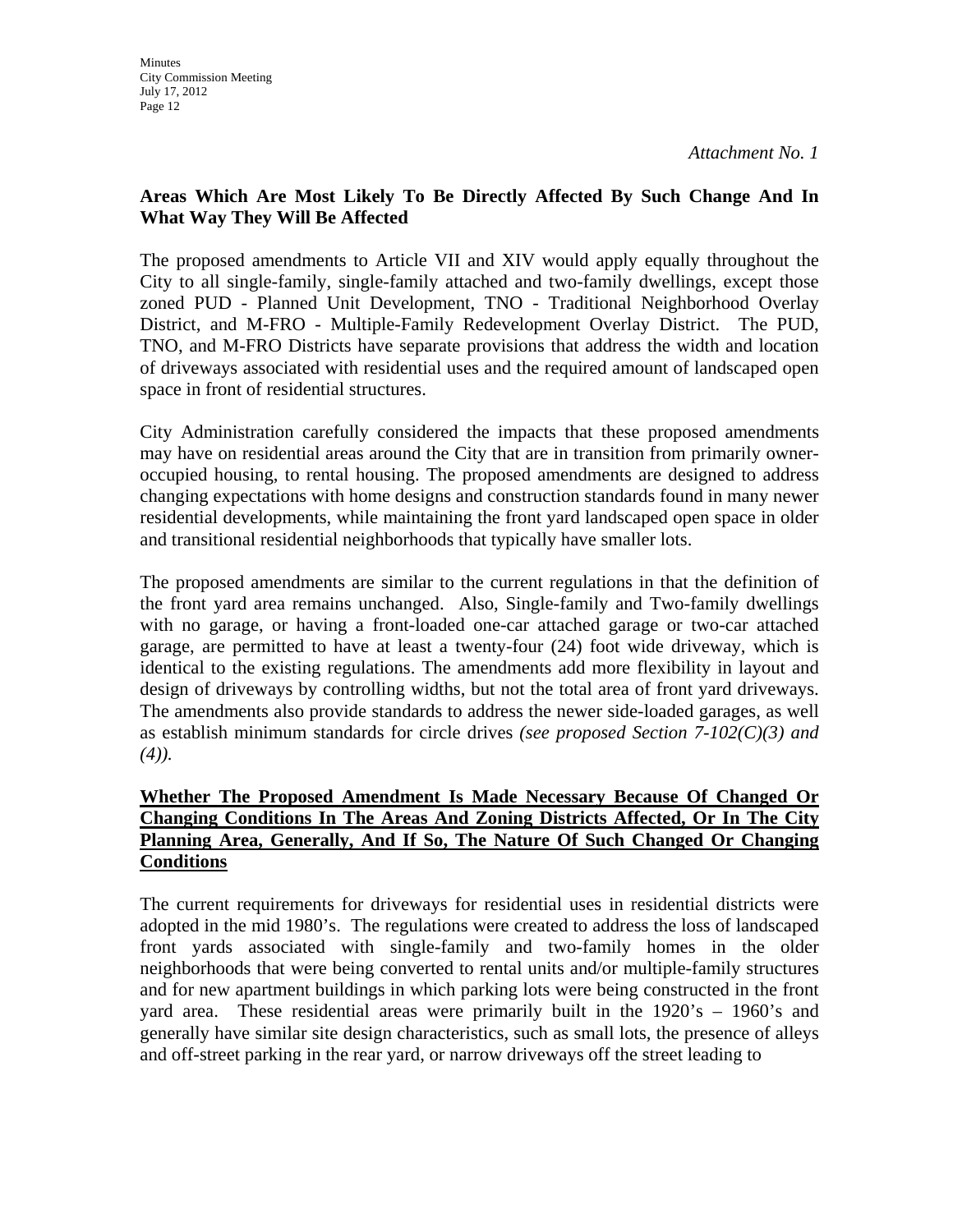**Minutes** City Commission Meeting July 17, 2012 Page 13

*Attachment No. 1*

attached or detached garages, and homes with simpler and less variation in the front façade depth. Although the intended purpose was focused on addressing driveways, parking lots and loss of green space in the older neighborhoods with smaller lots, the regulation applies throughout the City.

The current regulations did not anticipate the current trends in single-family and twofamily developments in newer, larger lot areas. Homes in these areas typically have front or side-loaded attached garages, many with three-bays, driveways wider than the garage to accommodate additional vehicles and/or trailers, no alleys and no parking in the rear yard, and architectural styles having more depth changes in the front façade. These current design trends generally do not easily conform to the requirements of the current regulations in Article VII.

The proposed amendments to Article VII and XIV are necessary due to the changing trends in the design homes in newer subdivisions with generally larger lots and the change in buyer expectations. The proposed amendments are designed to bring some existing driveways for single-family, single-family attached and two-family dwellings into conformance and accommodate the changing trends in new developments, while ensuring that houses in smaller lot areas, transitioning from owner-occupied to rental units, do not replace the front yard landscape areas with an excessive amount of paving. In addition, the amendments will help reduce the number of cases that would need to go to the Board of Zoning Appeals, and for cases that do go before the BZA, the less stringent review standards for Exceptions will apply, instead of the Variance standards.

### **Whether Such Change Is Consistent With The Intent And Purpose Of The Policies And Goals As Outlined In The Adopted Comprehensive Plan Of The City**

The Zoning Regulations implement the Comprehensive Plan, its goals, objectives, and policies. The Comprehensive Plan is more general in nature and does not specify administrative site planning and construction details such as those addressed by the proposed amendments. However, the proposed amendments ensure that the general policies in the Comprehensive Plan are implemented consistent with legal requirements.